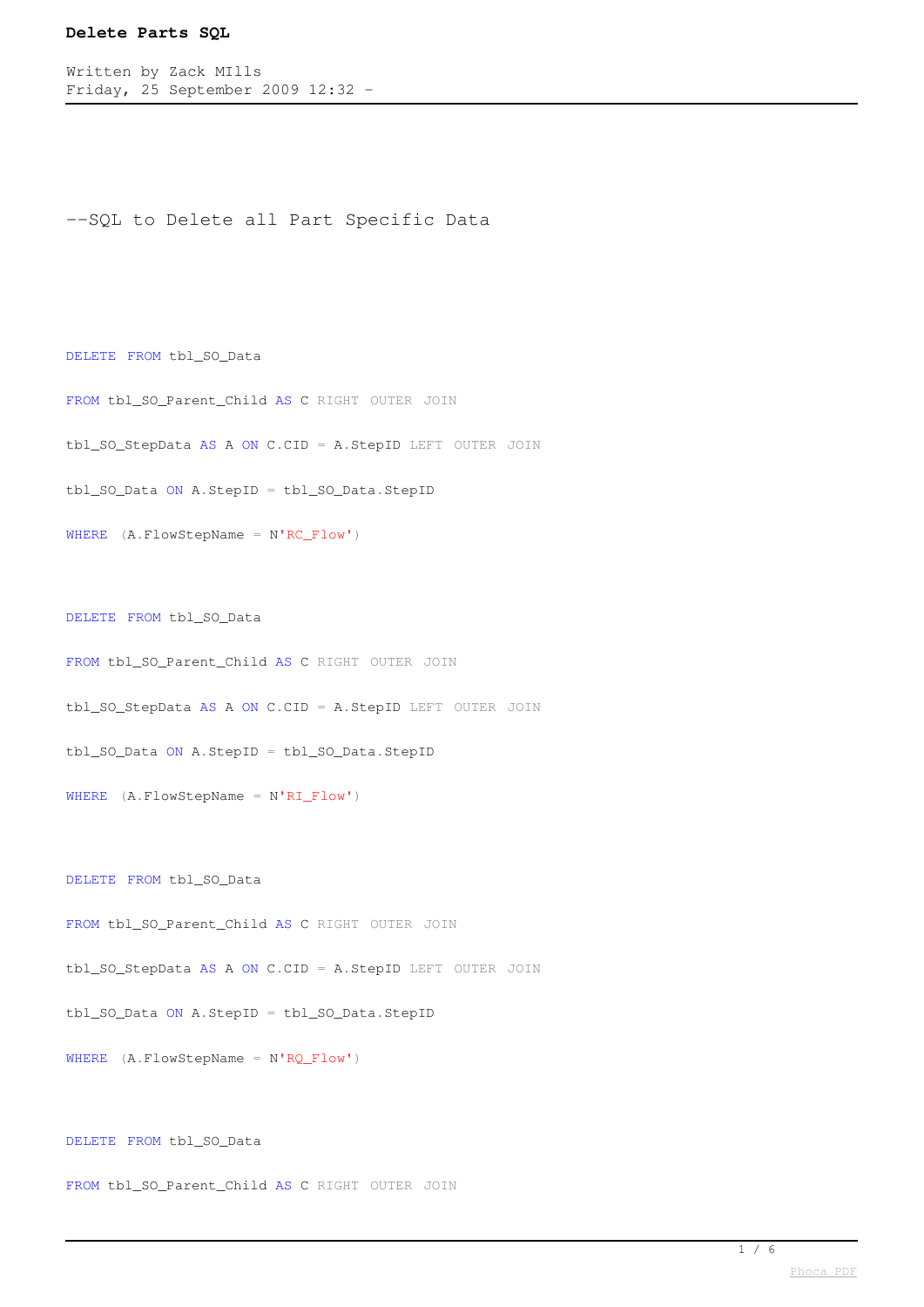Written by Zack MIlls Friday, 25 September 2009 12:32 -

tbl\_SO\_StepData AS A ON C.CID = A.StepID LEFT OUTER JOIN

tbl\_SO\_Data ON A.StepID = tbl\_SO\_Data.StepID

WHERE (A.FlowStepName = N'LT\_Flow')

DELETE FROM tbl\_SO\_Data

FROM tbl\_SO\_Parent\_Child AS C RIGHT OUTER JOIN

tbl\_SO\_StepData AS A ON C.CID = A.StepID LEFT OUTER JOIN

tbl\_SO\_Data ON A.StepID = tbl\_SO\_Data.StepID

WHERE (A.FlowStepName = N'PSR\_Flow')

DELETE FROM tbl\_SO\_Data

FROM tbl\_SO\_Parent\_Child AS C RIGHT OUTER JOIN

tbl\_SO\_StepData AS A ON C.CID = A.StepID LEFT OUTER JOIN

tbl\_SO\_Data ON A.StepID = tbl\_SO\_Data.StepID

WHERE (A.FlowStepName = N'PR\_Flow')

DELETE FROM tbl\_SO\_Data

FROM tbl\_SO\_Parent\_Child AS C RIGHT OUTER JOIN

tbl\_SO\_StepData AS A ON C.CID = A.StepID LEFT OUTER JOIN

tbl\_SO\_Data ON A.StepID = tbl\_SO\_Data.StepID

WHERE (A.FlowStepName = N'NVR\_Flow')

DELETE FROM tbl\_SO\_Data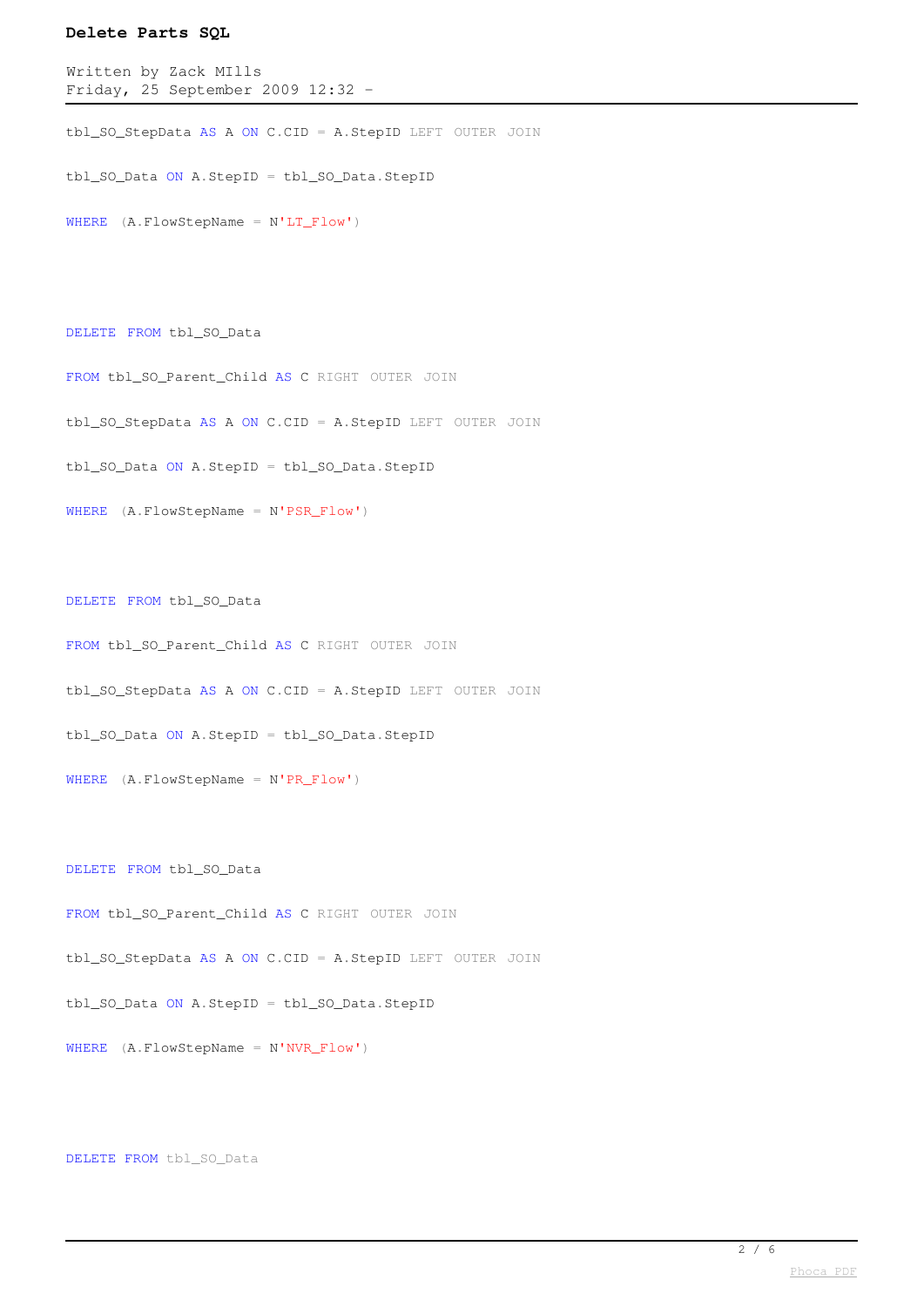```
Written by Zack MIlls
Friday, 25 September 2009 12:32 -
```
FROM tbl\_SO\_Parent\_Child AS C RIGHT OUTER JOIN

tbl\_SO\_StepData AS A ON C.CID = A.StepID LEFT OUTER JOIN

tbl\_SO\_Data ON A.StepID = tbl\_SO\_Data.StepID

WHERE (A.FlowStepName = N'EVR\_Flow')

DELETE FROM tbl\_SO\_Data

FROM tbl\_SO\_Parent\_Child AS C RIGHT OUTER JOIN

tbl\_SO\_StepData AS A ON C.CID = A.StepID LEFT OUTER JOIN

tbl\_SO\_Data ON A.StepID = tbl\_SO\_Data.StepID

WHERE (A.FlowStepName = N'FR\_Flow')

DELETE FROM tbl\_SO\_Data

FROM tbl\_SO\_Parent\_Child AS C RIGHT OUTER JOIN

tbl\_SO\_StepData AS A ON C.CID = A.StepID LEFT OUTER JOIN

tbl\_SO\_Data ON A.StepID = tbl\_SO\_Data.StepID

WHERE (A.FlowStepName = N'RP\_Flow')

DELETE FROM tbl\_SO\_Data

FROM tbl\_SO\_Parent\_Child AS C RIGHT OUTER JOIN tbl\_SO\_StepData AS A ON C.CID = A.StepID LEFT OUTER JOIN tbl\_SO\_Data ON A.StepID = tbl\_SO\_Data.StepID WHERE (A.FlowStepName = N'FSR\_Flow')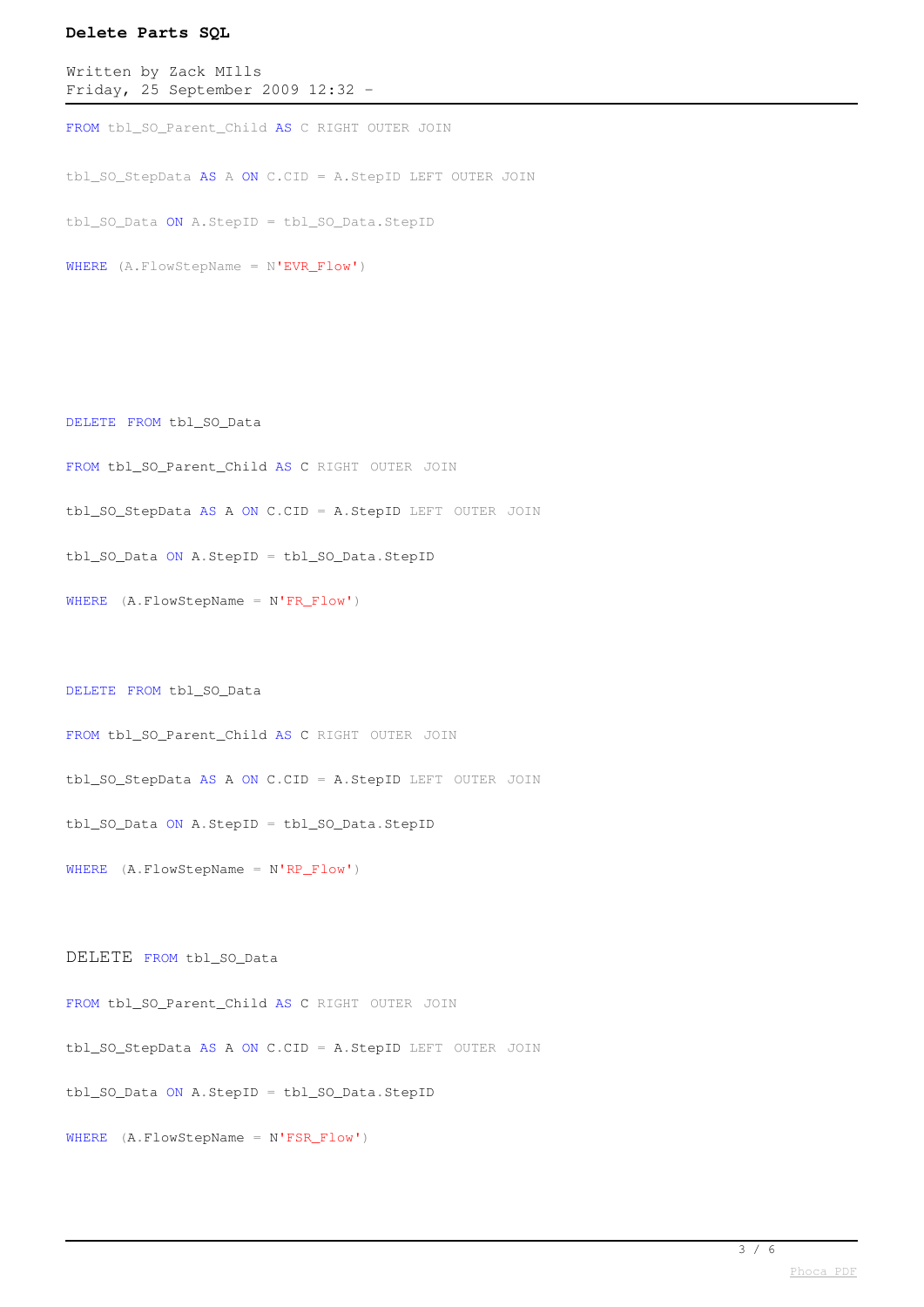```
Written by Zack MIlls
Friday, 25 September 2009 12:32 -
```
DELETE FROM tbl\_SO\_Data

FROM tbl\_SO\_Parent\_Child AS C RIGHT OUTER JOIN

tbl\_SO\_StepData AS A ON C.CID = A.StepID LEFT OUTER JOIN

tbl\_SO\_Data ON A.StepID = tbl\_SO\_Data.StepID

WHERE (A.FlowStepName = N'SoftDel')

DELETE FROM tbl\_SO\_StepData

WHERE (FlowStepName = N'LT\_Flow')

```
DELETE FROM tbl_SO_StepData
```

```
WHERE (FlowStepName = N'PR Flow')
```
DELETE FROM tbl\_SO\_StepData

```
WHERE (FlowStepName = N'FR_Flow')
```
DELETE FROM tbl\_SO\_StepData

WHERE (FlowStepName = N'PSR\_Flow')

DELETE FROM tbl\_SO\_StepData

WHERE (FlowStepName = N'EVR\_Flow')

DELETE FROM tbl\_SO\_StepData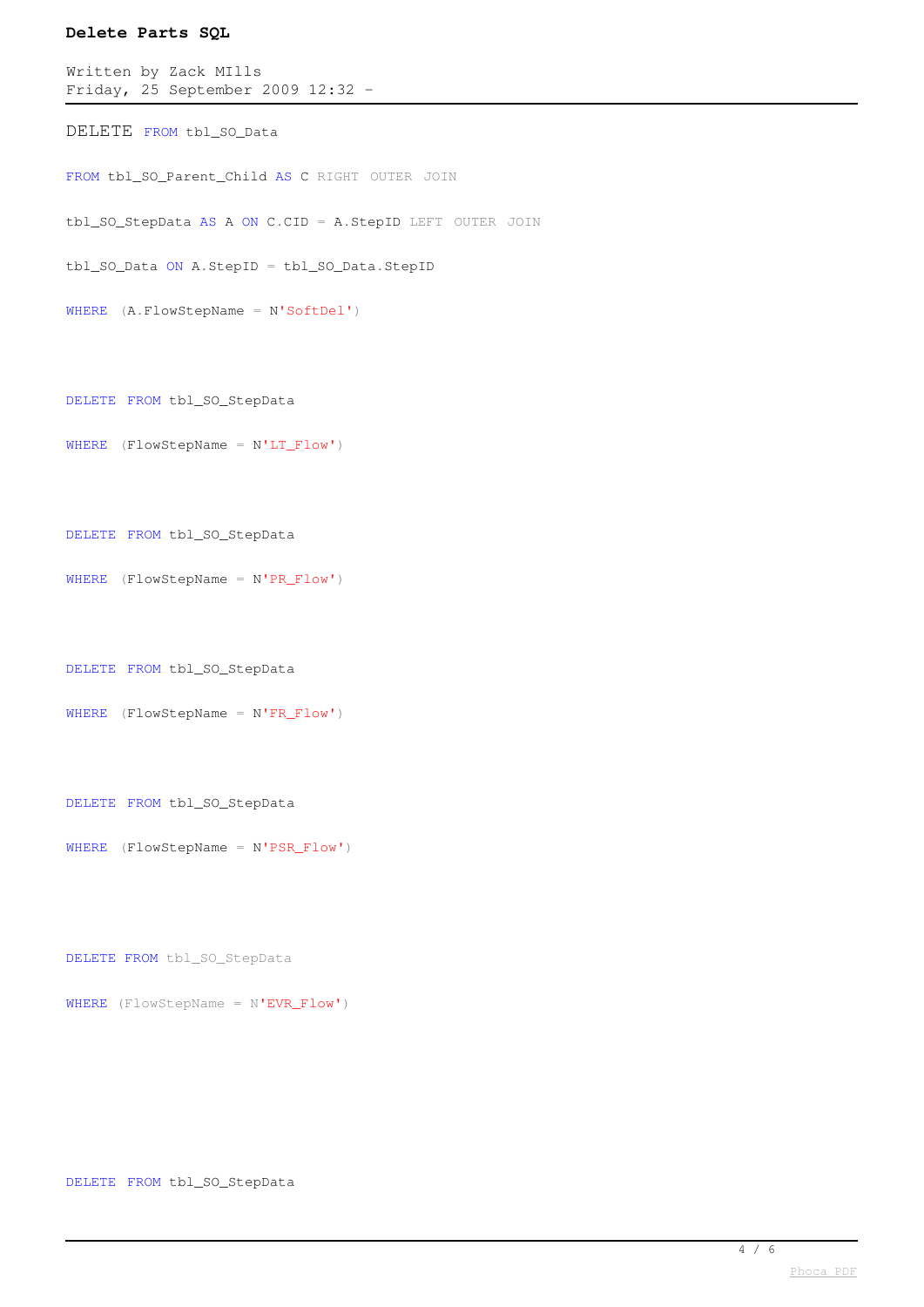Written by Zack MIlls Friday, 25 September 2009 12:32 -

```
WHERE (FlowStepName = N'NVR_Flow')
```
DELETE FROM tbl\_SO\_StepData

```
WHERE (FlowStepName = N'RP_Flow')
```

```
DELETE FROM tbl_SO_StepData
```

```
WHERE (FlowStepName = N'FSR_Flow')
```

```
DELETE FROM tbl_SO_StepData
```

```
WHERE (FlowStepName = N'SoftDel')
```
DELETE FROM tbl\_SO\_Data

```
WHERE (Type = N'sPRUniqueID')
```

```
UPDATE tbl_SO_Data
```

```
SET Value = N'0'
```

```
WHERE (\text{Type} = \text{N'sVPQty'})
```

```
UPDATE tbl_SO_Data
```
SET Value =  $N'0'$ 

WHERE (Type = N'sVPHoldQty')

UPDATE tbl\_SO\_Data

SET Value = N'0'